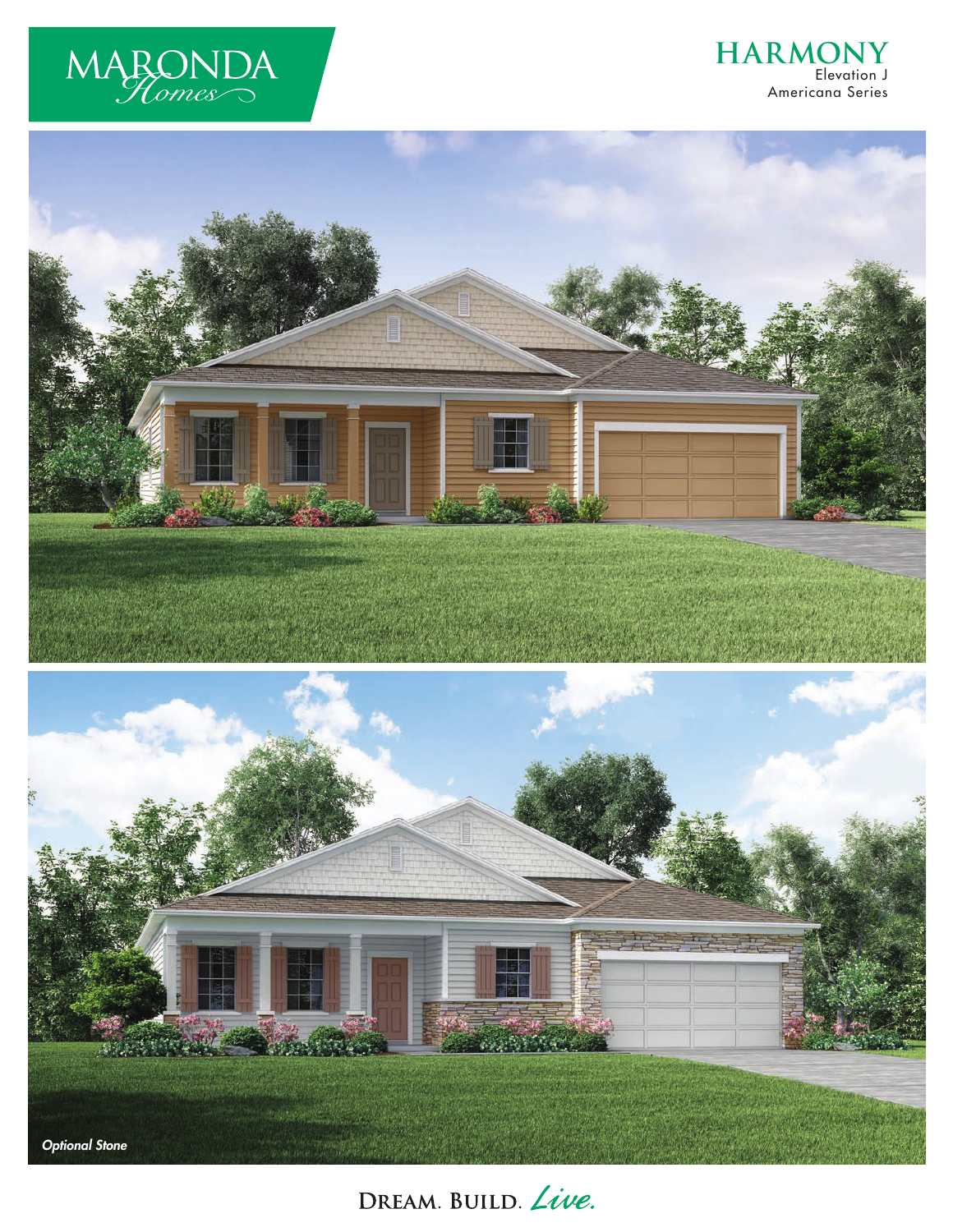

# FIRST FLOOR





Visit marondahomes.com for more information. Floor plans and elevations are artist's renderings for Illustrative purposes and not part of a legal contract. Features, sizes, options, and details are approximate and will vary from the homes as built. Optional items shown are available at additional cost. Maronda Homes reserves the right to change and/or alter materials, specifications, features, dimensions and designs without prior no *obligation. ©2021 Maronda Homes, Inc. All Rights Reserved. 02/21*